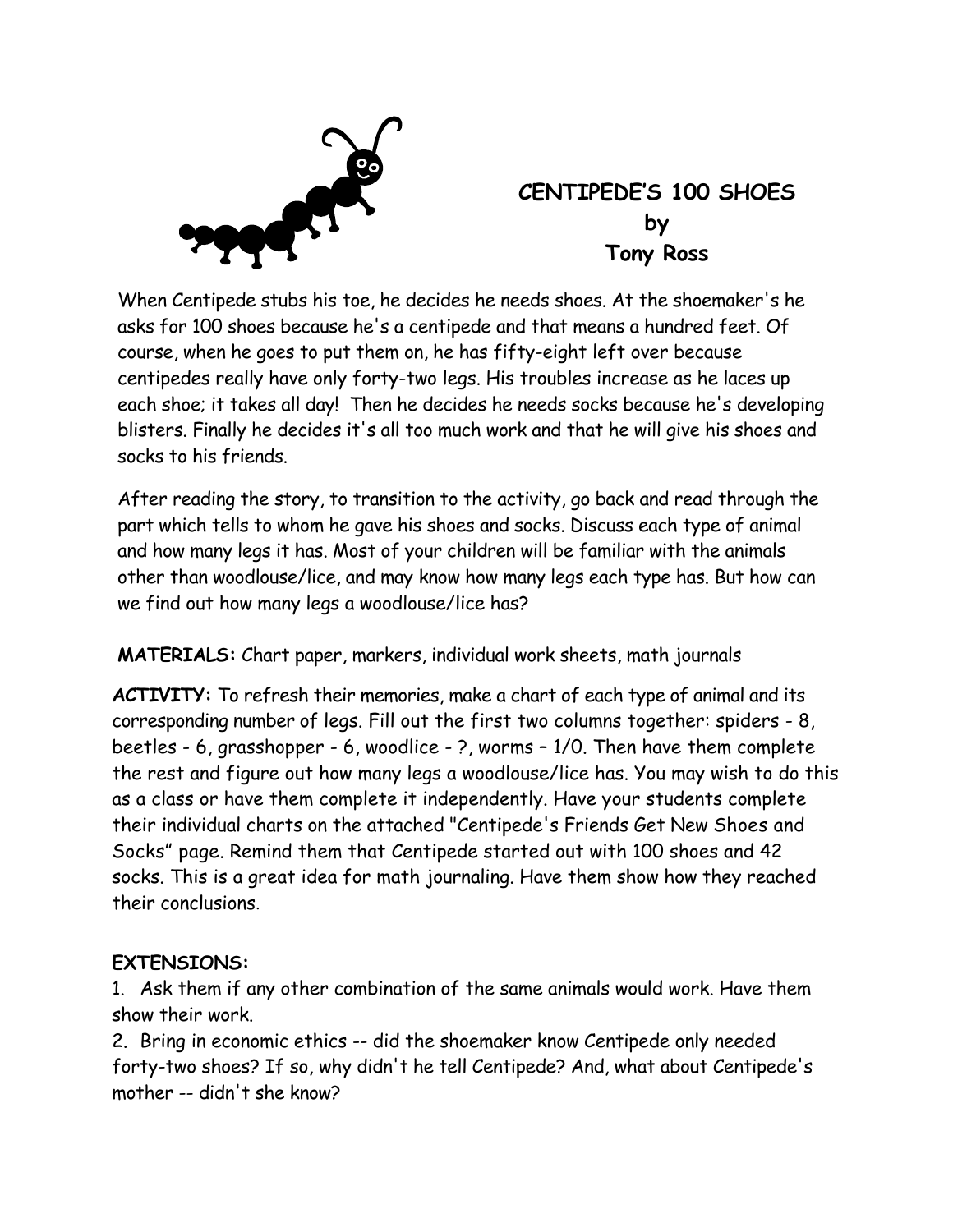**FYI:** A woodlice/louse is better known as a "rolypoly" or a sow bug. If you do the math, you will know that one has 14 legs.

## **STANDARDS:**

**BSL:** 1.9, 1.10, 1.12, 5.1, 9.1, 9.3, 9.4, 9.6, 12.1, 12.3, 12.4, 12.7, 12.8, 12.9, 12.11 **NCTM:** 1a, 1b, 1c, 2a, 2d, 3a, 3c, 4d, 6d, 7d, 8d, 13a, 13b **SCS:** A1, A2, B1, C1, H2, H3

Ross, Tony. Centipede's 100 Shoes. NY: Henry Holt and Company, c2002. ISBN#0- 8050-7298-5.